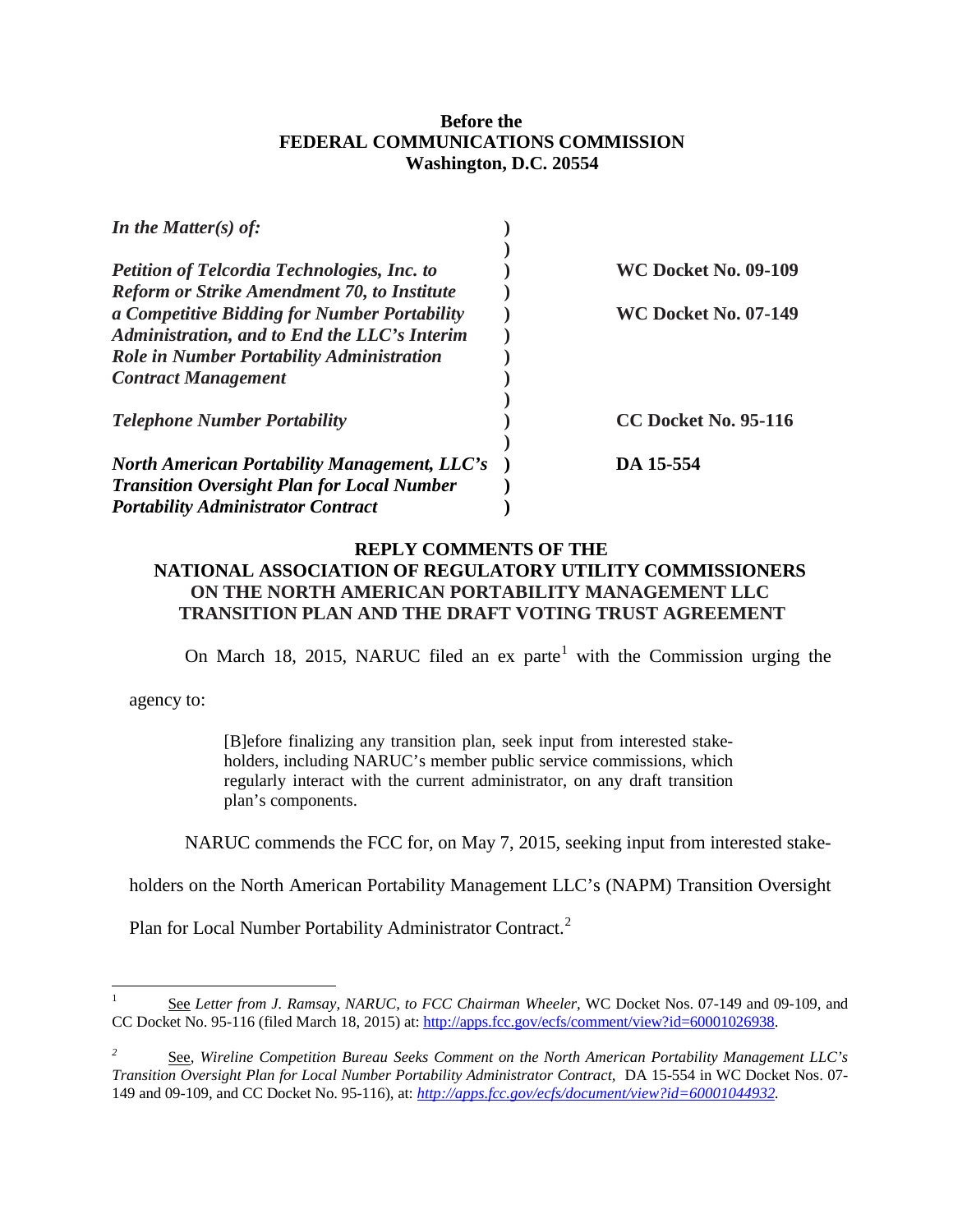Initial comments were filed May 21, 2015 on the NAPM plan, $3$  online at: <http://apps.fcc.gov/ecfs/document/view?id=60001044932>.

NARUC endorses the initial comments filed by representatives from member commissions in Idaho, Maine, and Nebraska. [4](#page-1-1) Those comments support the NAPM LLC's determination, at page 5 of the transition plan, to "engage the NANC as a mechanism through which industry stakeholders, including small providers and state regulators, can participate and ensure that their concerns have been adequately addressed".<sup>[5](#page-1-2)</sup>

The comments, at page 1, specifically suggest that:

[T]o ensure input from the States in this process. . . the Local Number Portability Administration Working Group (LNPA-WG), which is under the direction of the NANC, [should] *serve as the forum for the industry stakeholders, including small providers and state regulators, to raise technical concerns of the transition*. The LNPA-WG has a long . . . history of providing NANC guidance regarding impacts of changes to Local Number Portability that are operational and technical. {emphasis added}

The LNP Alliance made a similar suggestion.<sup>[6](#page-1-3)</sup>

The Commission should provide clear direction to the LNPA Working Group as to its role in the transition process. The LNP Alliance recommends that the direction should be that the LNPA Working Group will act as a forum to create opportunities for industry members, and particularly small to medium-sized providers, to engage in a two-way exchange of information with the NAPM, the Manager, and other federal, *state, and local* 

<span id="page-1-3"></span><sup>6</sup> See, *Comments of the LNP Alliance on the North American Portability Management LLC Transition Plan and the Draft Voting Trust Agreement*, WC Dockets 09-109 & 07-149, and CC Docket No. 95-116 (filed May 21, 2014), at 6, at[: http://apps.fcc.gov/ecfs/comment/view?id=60001032412](http://apps.fcc.gov/ecfs/comment/view?id=60001032412)

<span id="page-1-0"></span><sup>3</sup> See, *The North American Portability Management LLC Transition Oversight Plan*, online at: [http://apps.fcc.gov/ecfs/document/view?id=60001044932.](http://apps.fcc.gov/ecfs/document/view?id=60001044932)

<span id="page-1-1"></span><sup>4</sup> See, *Joint State Commission's Comments*, WC Docket Nos. 07-149 and 09-109, CC Docket No, 95-116 (filed May 21, 2015), at: [http://apps.fcc.gov/ecfs/comment/view?id=60001032284.](http://apps.fcc.gov/ecfs/comment/view?id=60001032284)

<span id="page-1-2"></span><sup>5</sup> See, *Letter from Todd D. Daubert, Counsel to NAPM LLC, to Marlene H. Dortch, Secretary, FCC*, WC Docket Nos. 07-149 and 09-109, CC Docket No, 95-116, (filed Apr. 27, 2015), at p. 5.